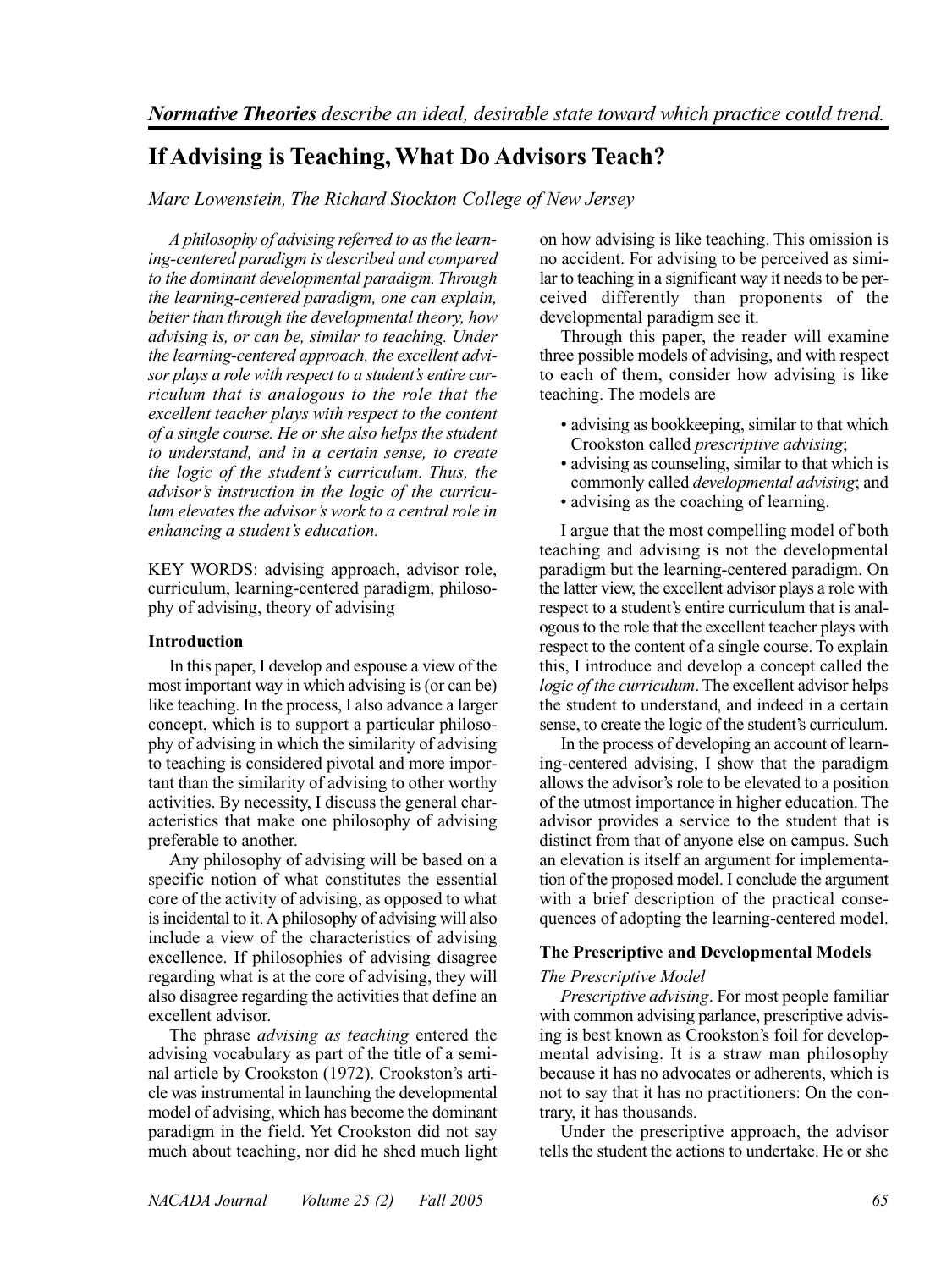# *Marc Lowenstein*

provides the student a list of rules and requirements. The student's responsibility is to observe (and preferably to learn) these edicts. The advisor, having provided the information, also keeps track of the student's compliance, which is why I call it *bookkeeping*. In this relationship, the student is passive. The flow of information is strictly in one direction. The advising process does not change the student very much, except that perhaps she or he eventually succeeds in memorizing some of the rules and requirements.

The work of the prescriptive advisor does not need to be done by an advisor. It can be done (and unofficially at my institution it often is undertaken) by a paraprofessional. In many cases, it can also be done by a computer, and many advisors are eager to hand the bookkeeping over to an automated system, for two good reasons: First, bookkeeping is boring. Second, time spent lecturing on the requirements or checking students' progress against a list is time that could be spent on a project more challenging to the advisor and more valuable to the student.

Few would argue that the prescriptive advisor is the model that should be emulated or that it personifies the excellent advisor. If an advisor purported to enjoy most the bookkeeping and to value it above other aspects of advising, his or her peers would suggest that he or she is not making the most of the advising relationship. They might suggest that perhaps he or she is burned out or has not been properly trained.

Nonetheless, even the best advisor will do at least some occasional prescriptive advising: She or he will straightforwardly answer questions for information. For example, the advisor might quickly check to see how many electives a student still needs to take and tell the student the requirement. Not every inquiry leads to a profound philosophical discussion.

This point is important because a philosophy of advising communicates the essential core of advising, but the core does not constitute the whole of advising. Advisors have many tasks in a given week; the interesting question is which of these activities are essential and which are incidental. Neither prescribing nor bookkeeping is at the core.

*Prescriptive teaching*. What is the analog of prescriptive advising in the sphere of teaching? This question is fairly easy to answer if one recalls that prescriptive advising is hierarchical and is characterized by student passivity, a unidirectional flow of information, and lack of significant change (except some gain in rote, memorized knowledge) in the student as a result of the encounter. The prescriptive teacher sees his or her task, much as the prescriptive advisor does, as one of providing information. In the case of teachers, the information is the subject matter of the course, such as historical dates, mathematical formulas, names of the bones in the wrist, capital cities, and so forth. Even where the material is more abstract, such as theories in philosophy or psychology or the difference between Romanesque and Gothic architecture, some teachers take a prescriptive approach.

The student's role in a prescriptive teaching situation is to absorb the information. In the stereotypical example, the student will be tested on knowledge of the material by being asked to reproduce it. The regurgitation metaphor is apt because one can imagine the information making a trip from the teacher to the student and back to the teacher. The older one is, the more likely one can recall experiencing at least some teaching that was done pursuant to the prescriptive model. I believe that most teachers, and certainly most trainers of teachers and most certifying agencies, now agree that the regurgitationbased activity is not teaching at its best. Teachers who merely recite information to be memorized are not making the most of the teaching opportunity. They are not excellent teachers.

Nonetheless, just as in advising, sometimes a teacher needs to teach facts, and students need to learn them. Some of the more abstract and interesting aspects of the topic will not make sense unless the student has a certain amount of information onto which to attach the concepts. While prescriptive teaching is necessarily done, it is not the essential core of teaching.

What do students expect of teachers? What do they think is the core of teaching? Many of them seem to arrive at the university expecting to be prescribed information in classes. Such students can be expected to study differently than peers who have a more sophisticated view of their interactions with their teachers. When encountering students who expect prescriptive instruction, an excellent teacher carries the extra burden of helping the students change their expectations.

Students commonly have expectations of advisors that parallel their expectations for teachers and will ask these familiar questions of advisors: "What should I major in if I want to go to law school?" "What do I still need to take to graduate?" "Which section of intro to psych should I take?" Any of these queries could be the basis for a useful inquiry into the student's educational goals, but often the student lacks the patience for that kind of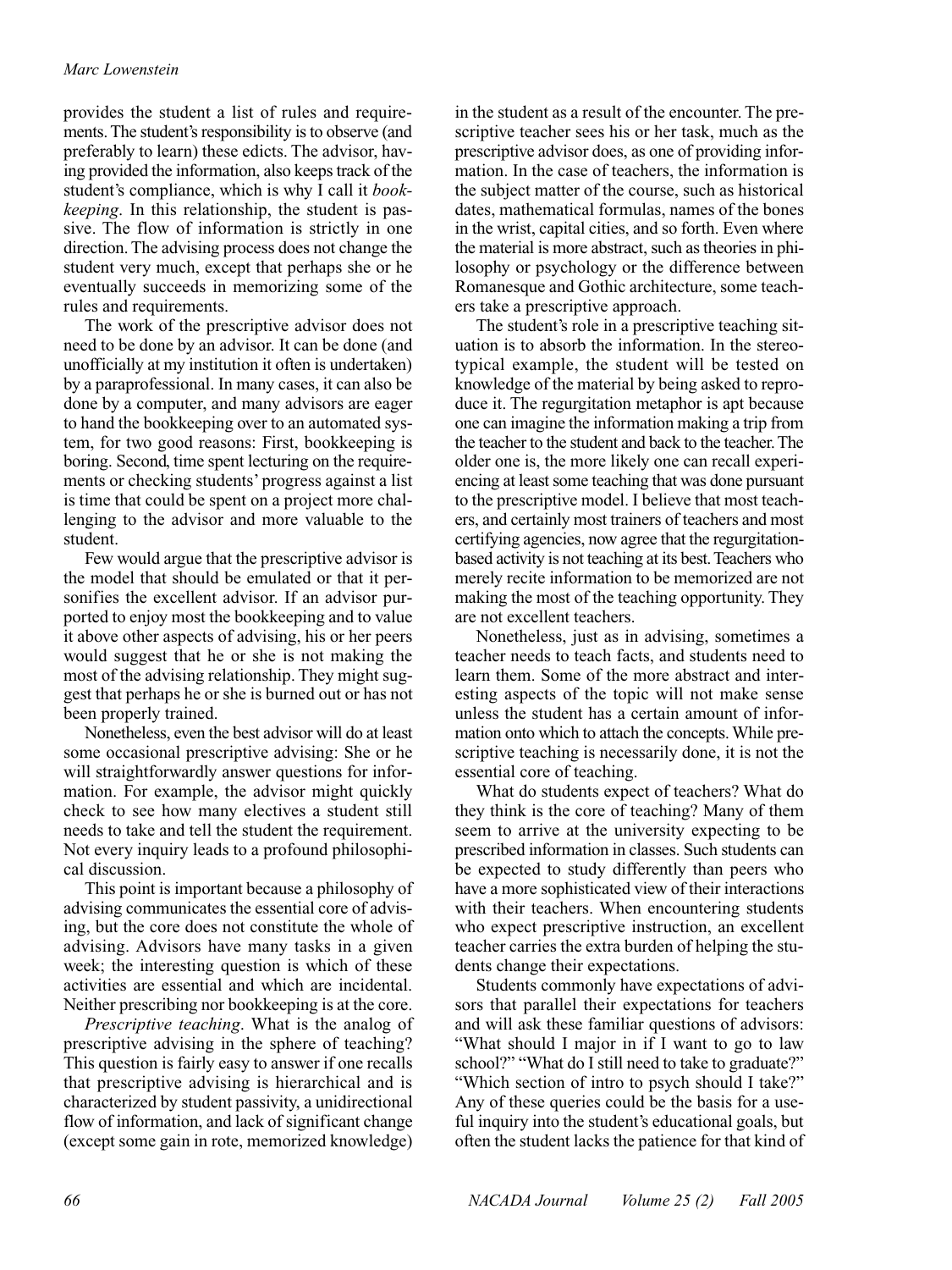inquiry; she or he wants only to be told the answer, to be told what to do, to be advised prescriptively.

# *The Developmental Model*

*Developmental advising*. The common term *developmental advising*—which I call *advising as counseling*—can be attributed to an important article titled "A Developmental View of Academic Advising as Teaching" by Crookston (1972). Crookston described developmental advising as being concerned "not only with a specific personal or vocational decision but also with facilitating the student's rational processes, environmental and interpersonal interactions, behavioral awareness, and problem solving, decision-making, and evaluation skills" (p. 5). In this statement, the cognitive facet is mentioned along with other aspects of development, but it is hardly singled out as holding special importance.

Crookston's argument for adopting his developmental view is the model's superiority to prescriptive advising (a term he also coined). Developmental advising is superior: It is a twodirectional dialogue (instead of a monologue) in which the student and advisor interact, and the student is an active (rather than passive) participant. In the ideal case, the student is changed by the process; that is, his or her personal development is enhanced.

I believe that Crookston's key insight is that in any particular advising encounter, the goal should extend beyond the specific substantive question at hand; it should be broader, more lasting, and more profound than the prescription of advice. In Crookston's view, the more profound goal is to enhance the student's development, and even those who do not agree with *this* proposition should not lose sight of his more general point: Advising should always have a goal that goes beyond providing information.

I have argued previously (Lowenstein, 1999) that the interactive, dialogic, life-changing features of developmental advising are effective in showing its superiority to prescriptive advising, but are not sufficient to show its superiority to every possible alternative. In fact, no other alternative to prescriptive advising was discussed by Crookston (1972). The features just cited show that developmental is a superior style or technique of advising compared to prescriptive. But technique is not the only dimension. There is also a question as to whether developmental advising presents a compelling view of the goal of advising. I argue that it does not.

*Developmental theory and teaching*. As defined by a developmental model, what is advising as teaching? If advising is designed to facilitate the student's intrapersonal growth, and advising is a kind of teaching, then what is the developmental advisor teaching? Notwithstanding his provocative title, Crookston (1972) did not say a great deal about advising as teaching. Quoting an earlier paper of his own, he said (p. 5), "Teaching includes any experience in the learning community in which teacher and student interact that contributes to individual, group, or community growth and development and can be evaluated."

As a definition, Crookston's expression of the developmental advisor as teacher is deficient because it fails to distinguish teaching from numerous other activities conducted in educational institutions. Probably Crookston was not attempting to capture the full usage of the word, the normal purpose of a definition, but was making the point that some activities not typically considered teaching should be thought of as teaching. His point is useful, but not in this context: If one explicates academic advising by saying it is like teaching, she or he needs to first capture the basic concept of teaching. That is, if one is to explain an unfamiliar, vague, or disputed concept (academic advising in this case) by comparing it to a more familiar, settled one (teaching), then he or she should base the interpretation on a familiar, uncontroversial use of the more traditional concept.

Crookston asked the reader to look at both teaching and advising in a new way or at least differently from the prescriptive/bookkeeping perspective. Although he did not explain teaching in any detail, it is possible to infer a little about what "developmental teaching" would be. Compared to prescriptive teaching, developmental teaching would be more interactive and would call for a more active student role. Most would agree that these are good characteristics in teaching. That is, as with advising, any particular teaching encounter should involve more than just a transfer of information; it is also an opportunity to enhance the student's personal development.

However, to say that students' personal development is the essential core of teaching is to ignore teachers' (professors') primary academic goals and responsibilities. Most would approve of professors who eschew straight recitation of facts and figures and instead draw students into open dialogue. Such dialogue may occasionally focus on students' personal growth and development, but most would not support a professor of chemistry (or history, eco-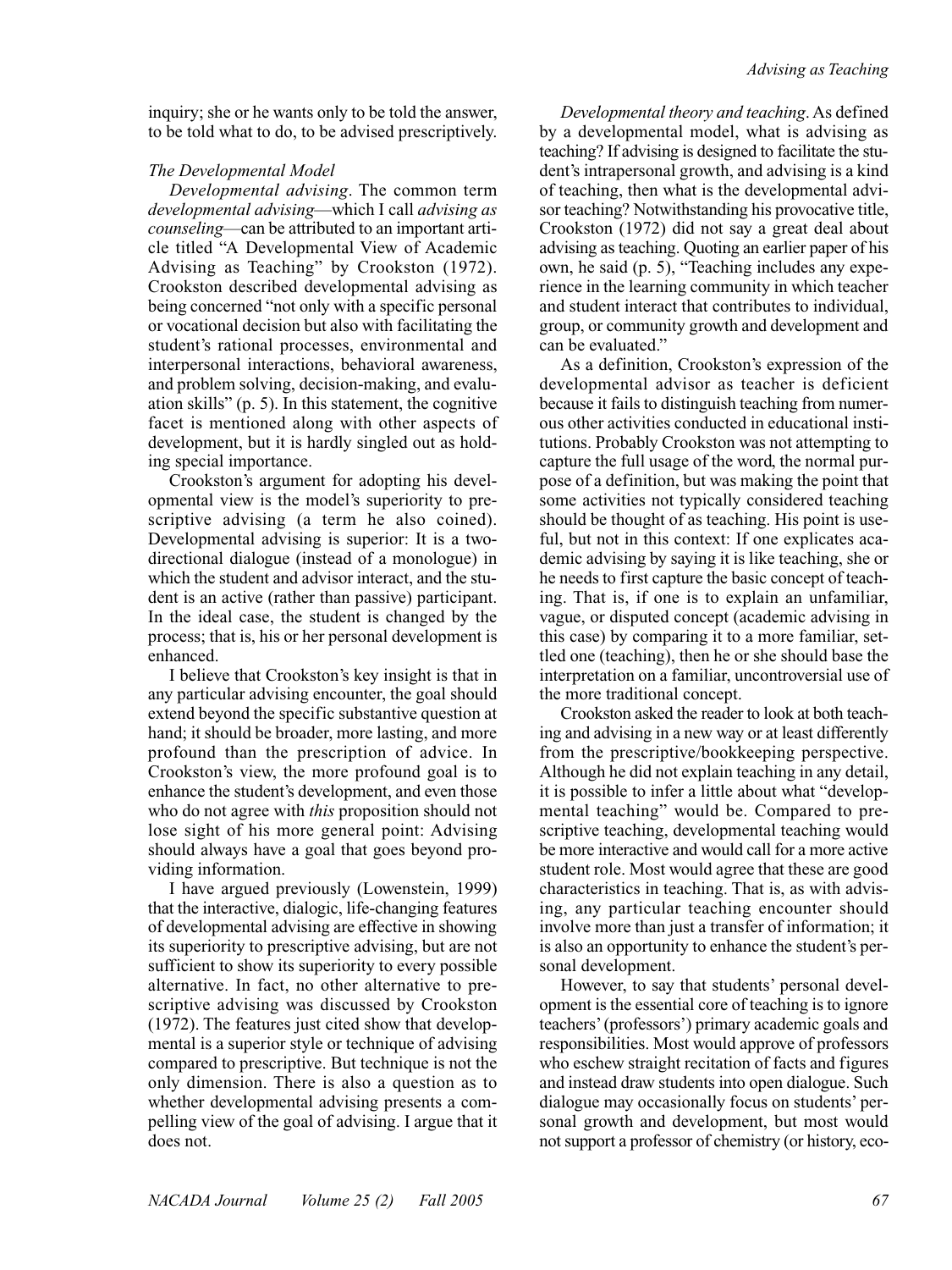## *Marc Lowenstein*

nomics, or computer science) who thought that student development was her or his primary role and who saw the teaching of the ideas and techniques of the discipline as merely one aspect among others of accomplishing the overall goal. Because it fails to identify the critical component, the part that defines the essence of the activity, Crookston's very broad definition of teaching is unconvincing as a persuasive model for advising.

No one wants to defend a professor who sees his or her entire role as compiler of historical dates or provider of the instructions for mathematical manipulations, but the important goals not pursued by the prescriptive teacher may have little to do with students' personal development. Rather, the prescriptive professor fails to do something that Crookston does not discuss but that most excellent professors are known for doing: They engage the student in active learning.

## **Advising as Teaching**

Because developmental advising has been the dominant paradigm for so long, many writers have attempted to pick up the discussion where Crookston left it. In the process, some detail has been added to Crookston's sketchy account of teaching. For example, Kramer (2003, p. 6) listed nine principles of effective advising that "are also at the heart of the successful classroom experience. Their application to advising is why Crookston coined the term *advising as teaching*." The principles are that faculty must

1) engage the student; 2) provide personal meaning to students' academic goals; 3) collaborate with others or use the full range of institutional resources; 4) share, give, and take responsibility; 5) connect academic interests with personal interests; 6) stimulate and support student academic and career planning; 7) promote intellectual and personal growth and success; 8) assess, evaluate, or track student progress; and

9) establish rapport with students.

Kramer urged advisors to model their practices on that of teachers by, for example, devising an advising syllabus analogous to a course syllabus.

Kramer's principles put more meat on the bare bones of Crookston's advising-as-teaching concept. However, even fleshed out, Crookston's description of advising as teaching communicates more about the nonprescriptive style and technique of teaching and advising that it does about the topics advisors teach or about how excellence in teaching sheds light on excellence in advising.

In an effort to connect advising to teaching, Wade and Yoder (1995, p. 100) stated:

Teaching and advising both reflect an ongoing process requiring two way communication between student and teacher or student and adviser. Effective teaching and effective advising reflect a developmental relationship that focuses on the needs and personal growth requirements of the student/advisee. Teaching is not telling and advising is not telling.

According to Wade and Yoder, effective teachers and advisors share a number of characteristics. Both are "caring, good listeners, knowledgeable about their content areas, and prepared. Both believe in the human dignity of all their students. Their behaviors reflect clarity, enthusiasm, warmth, flexibility, availability, and businesslike, task-oriented behaviors."

These characterizations are certainly positive, and they offer ideas that both teachers and advisors should take into account. However, they are less helpful in defining the core of advising because they do not differentiate teachers and advisors from many other professionals on campus. The behaviors described should be found in the registrar's office, the financial aid office, and the bursar's office, not to mention the counseling center, as much as in the classroom or advising office.

Perhaps more important, neither Kramer (2003) nor Wade and Yoder (1995) offer an account of teaching that illuminates the nature of advising. Their statements lack a focus on the relationship between teaching and learning. Teaching that is focused on learning and the primacy of the academic, but not on prescriptivism, can be easily found, and most can quickly identify the excellent teachers with whom they are familiar.

#### **Teaching and Learning**

The excellent teacher focuses on the academic material in a way that promotes active learning. The description is familiar, not groundbreaking. Unlike Crookston's definition, it is based upon a conception of teaching that most academics would recognize as central to excellent college teaching. It is therefore the foundation on which an account of advising as teaching should be based. The excellent teacher

• organizes and sequences the material to facilitate students' learning. Concepts are introduced in an order such that students will be most likely to see the logical progression of the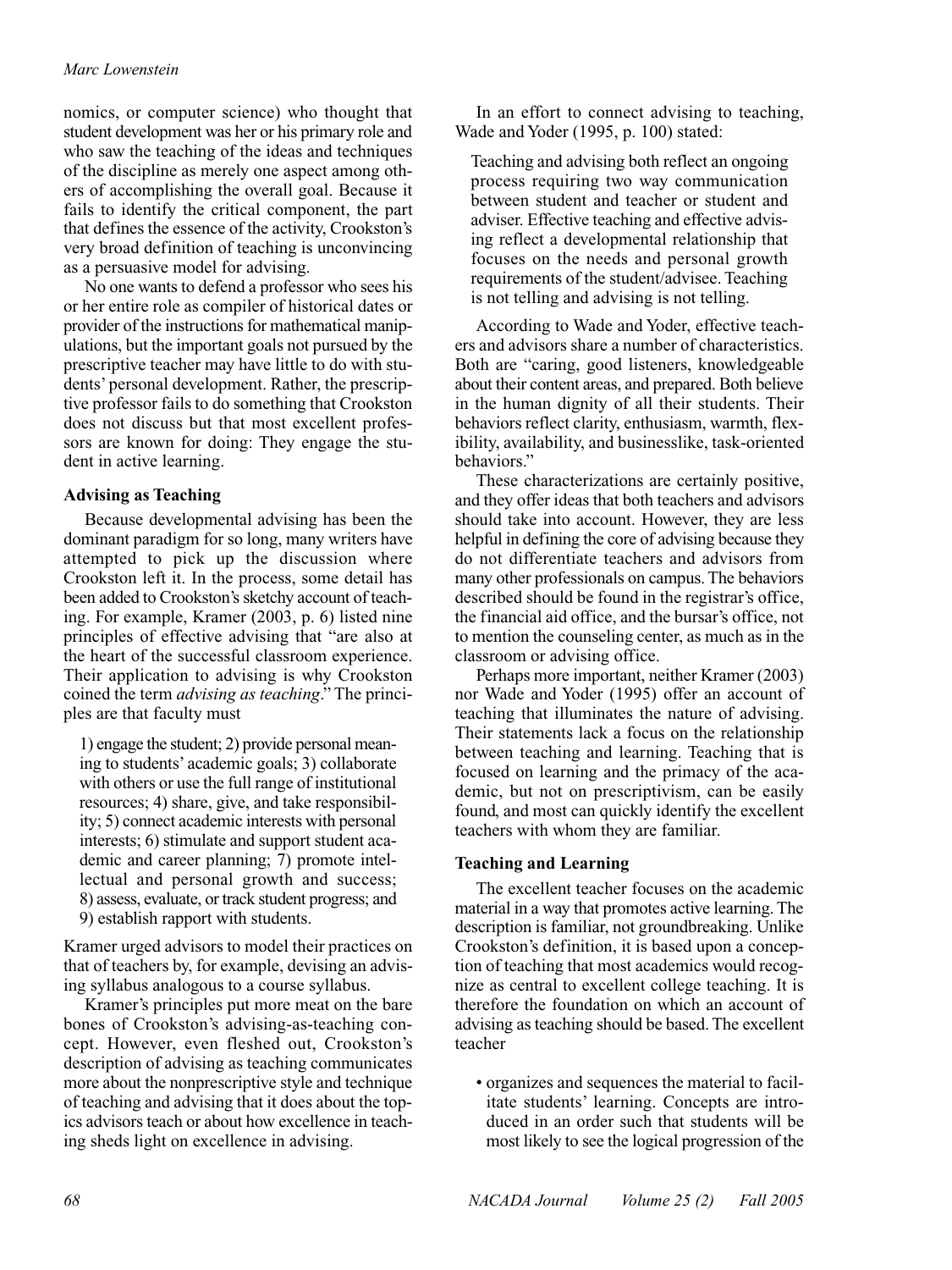course and the interrelationships of the ideas presented. In particular, a clear distinction is drawn between basic principles and the supporting details.

- focuses on modes of thinking. Students are led to discover, recognize, and imitate the distinctive modes of reasoning that characterize the discipline.
- models for the student how one might interact with the material. This needs to be done with sensitivity because students are not to get the impression that the instructor has the only way to respond to the material, but useful modeling can be accomplished.
- helps to put material in perspective with other information students have acquired. Students are invited to find ways that the ideas studied confirm, explain, are explained by, or conflict with ideas that they have previously absorbed from the course, other courses, or everyday life.
- brings out interrelationships of ideas. For example, students place events, theories, or phenomena (a) and (b) into context by seeing how (a) led historically to (b), contradicts (b), or is an example of (b).
- sometimes puts the course as a whole in perspective by relating it to other courses students have taken or to the entire curriculum.
- helps students to synthesize an overview of the material. By understanding the structure or *logic* of the material, the student can assimilate and (if necessary) memorize some of the relevant facts. In this context *logic* refers to a logical structure that is sometimes reflected in a course outline but not always kept in the students' view throughout the course. For example, when students are required to master specific facts, perhaps even to memorize them, the excellent teacher keeps students motivated by keeping the logic behind the course in the forefront and thereby helping students understand why the facts matter.

Perhaps the ability to help students synthesize an overview of the logic of the course is the most important attribute of the excellent teacher. The excellent instructor coaches each student to develop for her or himself a sense of the course's logic and of how the ideas fit together to make a coherent whole. The instructor may also have a more specific goal, based on the discipline and level of course, regarding the students'understanding of the course's logic. The teacher's goal may lie on a continuum characterized by his or her belief that the student should a) see the course's logic in more or less the same way as the instructor to z) find or construct her or his own distinctive logic.

The listed qualities and activities describe, in part, the type of teaching that deserves to be called excellent. In the next part of the paper, a picture of advising as teaching is modeled after the described picture of teaching; it is a different picture from that suggested by Crookston of developmental teaching because the instructor is not focused broadly on personal development but more specifically on facilitating learning. Of course, excellent teachers may attend to students' personal development, and I would not dispute sometimes this is a desirable activity for professors; however, it is not the primary responsibility of a professor.

# **Learning the Curriculum**

What does this description of teaching imply about advising? I suggest that an excellent advisor does the same for the student's entire curriculum that the excellent teacher does for one course (Lowenstein, 2000). The entire curriculum refers both to the student's major and to the courses taken to meet general education requirements. The relationships to which I subsequently refer may be between two individual courses or between two groups of courses. The underlying thesis is as follows: Learning transpires when a student makes sense of his or her overall curriculum just as it does when a person understands an individual course, and the former is every bit as important as the latter. In fact, learning in each individual course is enhanced by the learning of the curriculum, and thus may continue long after the course has been completed. Finally, whereas the individual course is the domain of the professor, the overall curriculum is most often the domain of the academic advisor, and the excellent advisor coaches the student through the process of learning the curriculum.

More specifically, the excellent advisor, who shares this view of the task,

- helps students put each part of the curriculum into perspective. That is, she or he helps them get past the clichés about breadth of education and focus on how the different areas of study support each other.
- compares and contrasts modes of thinking found among the various disciplines. He or she might ask challenging questions of the advisee: How is reasoning in natural science similar to that in social science, and how is it different? How is literary criticism different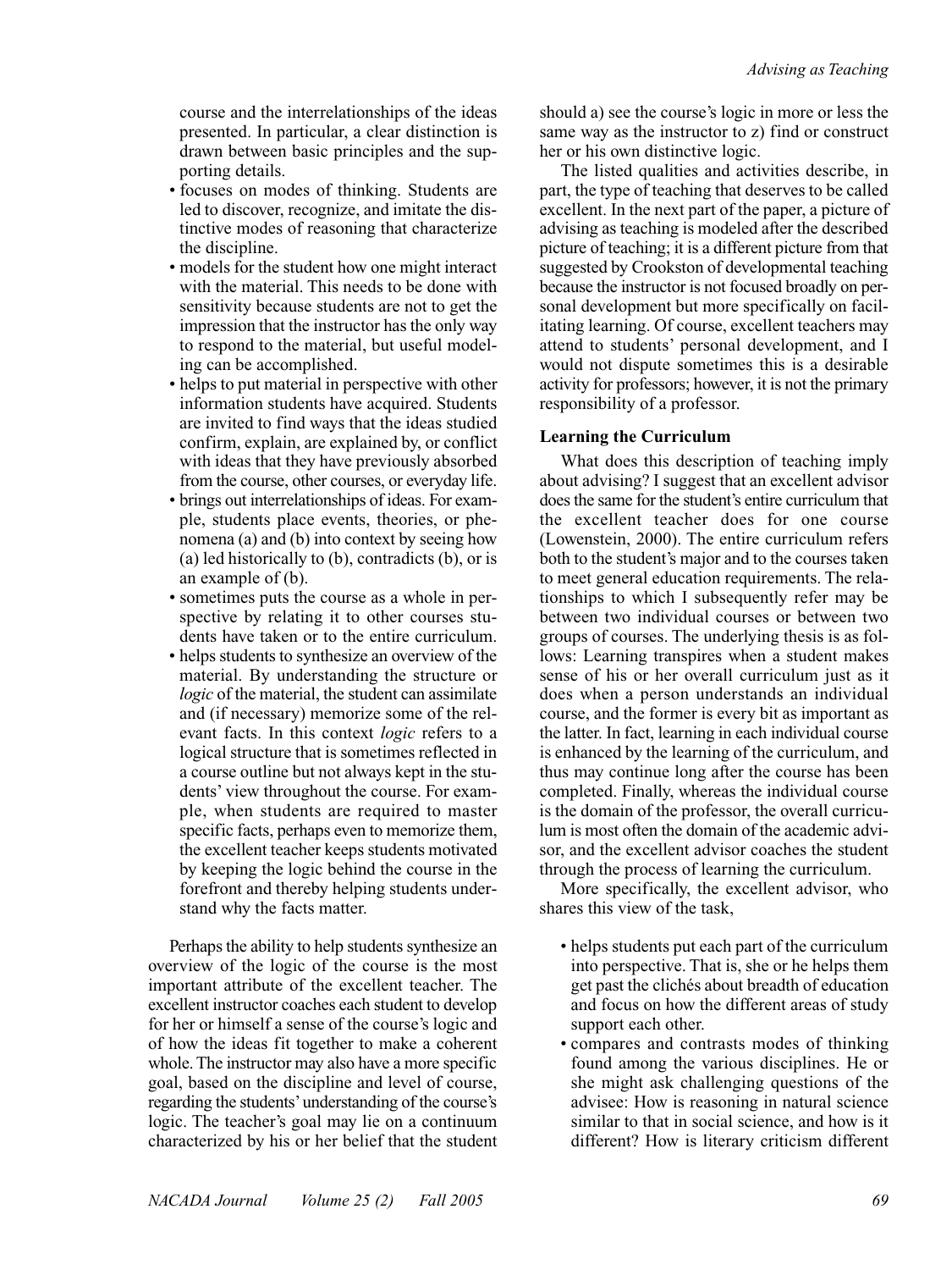from both natural and social sciences? Are there any similarities between them?

- helps students sequence their learning experiences to optimize their effectiveness. Maybe a student can pass marketing research without having taken quantitative methods, but the student will not learn as much as if she or he had an understanding of statistics.
- brings out interrelations among disciplines and modes of thought, helping the student to discover how they complement each other. For example, a student might study aggression in a psychology course and then come across the term *aggression* again in international politics. He or she will benefit from trying to relate the two ways of thinking about the term.
- helps the student pay attention to transferable skills being developed and to focus on how various courses enhance these in distinctive ways. Students' mastery of generic skills will be greatly facilitated if it is done more consciously than it usually is done. By talking (for example) about the role logical reasoning plays in two courses, advisors make the student much more conscious of its meaning and importance; the student is also more likely to spot it without prompting in the future.
- helps the student focus on modes of learning that are being mastered and understand that intellectual growth involves mastering a variety of learning methods. Some courses emphasize understanding a block of material; others are more focused on mastering certain intellectual or physical techniques.
- helps the student synthesize an overview of her or his education and gain an understanding of its structure or logic. How does one course support, contrast with, or follow upon another? How does this cluster of courses support, contrast with, or follow upon that cluster? How does each contribute to an overarching explanation about the world and an individual's place in it?

Every time the student needs to make a choice (of majors, of tracks within a major, of individual courses), the advisor has a teachable moment, and the excellent advisor seeks to help the student decide, in the context of his or her emerging understanding, the direction and goals as well as the logic of his or her education as a whole.

The advisor knows that many of the requirements that the faculty have created are intended to impose a portion of the curriculum's logic; a general education distribution is required for a reason. However, just as within an individual course, students can often create their own logics that depend on their own experiences and the direction of their thinking, so each student individually constructs relationships between courses and groups of courses that may be a little different from those of every other student. For this reason, the logic of a student's curriculum is partly influenced by decisions that the faculty and the institution have made and partly is the result of the student's own creative work. Even with regard to the former, however, notwithstanding the fact that the faculty have arranged the curriculum based on their own idea of its logic, the students have the opportunity to re-create that logic for themselves as they experience the courses.

# **Making Meaning of the Curriculum**

Some authors have recognized the benefits of focusing on students'learning to elucidate the purpose of advising. For example, Hemwall and Trachte (2003) share my concern for defining advisor teaching, and they also perceive that advising needs to help the student gain perspective on her or his entire education and provide an opportunity to develop higher-order thinking skills. They have suggested using the institutional mission statement as a teaching text to help students set learning goals. They also recognize that "thinking about advising as learning requires understanding and applying the principle that students learn through the active construction of knowledge" (2003, p. 17), an insight similar to my point that, in the advising process, the student has the opportunity to construct the logic of his or her curriculum.

Reynolds (2003, p. 23) made a related observation:

Without the cohesion of a strong curriculum and people (including advisors and directors of advising programs) who can articulate clearly the purpose of the curriculum, students may graduate believing that they have completed a series of unconnected courses, marked by checks on an arbitrarily mandated list, without being aware that they have also acquired skills (and marketable ones at that) that can foster self-guided learning.

Reynolds recognized the central importance of the logic of the curriculum. I would add an emphasis on the need for the student to discover and create this logic with the advisor's coaching.

What are some of the relationships that comprise the logic of the curriculum? The following account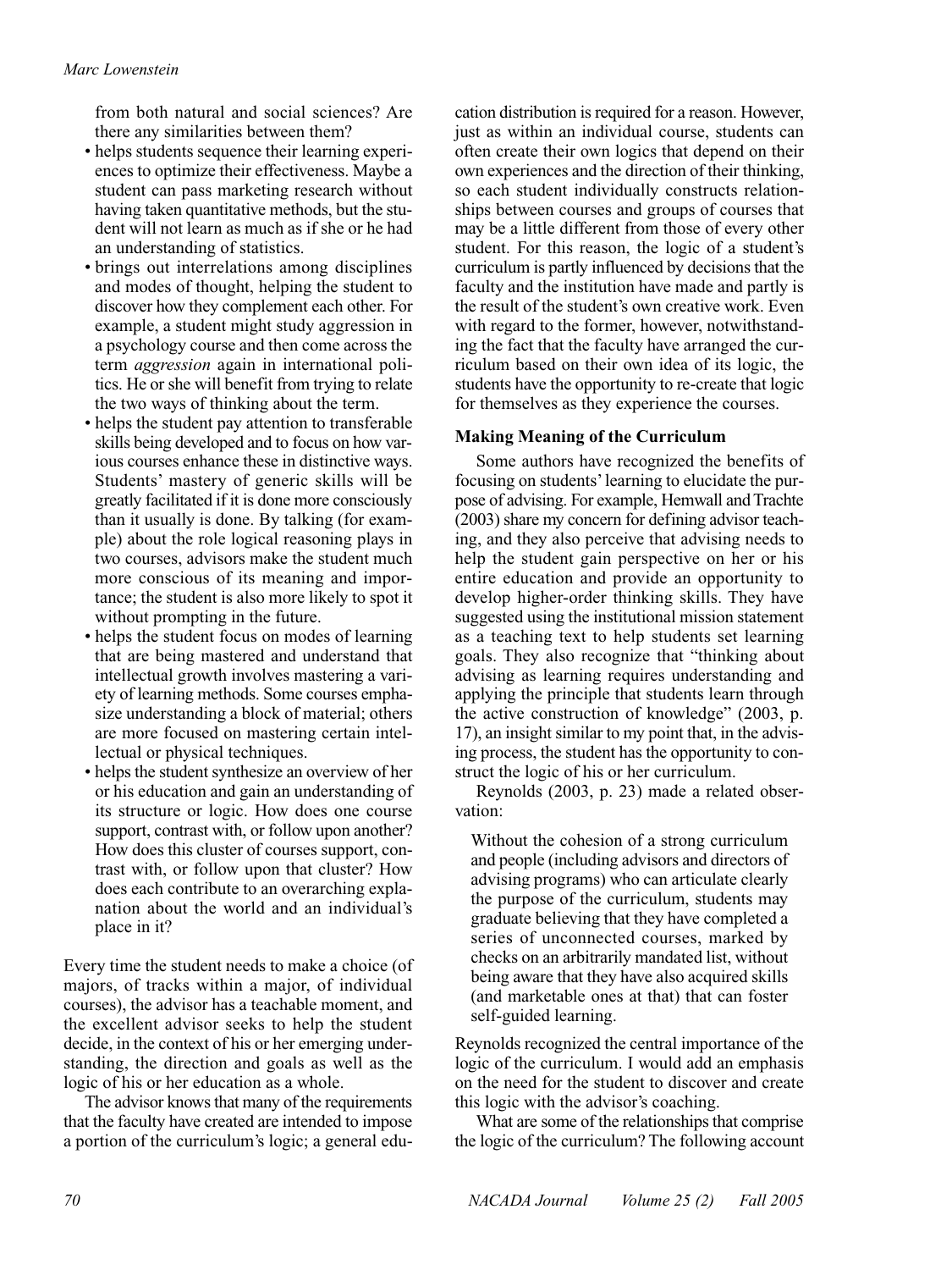is sketchy and preliminary; it can be expanded, corrected, or taken in entirely different directions. However, I wish to provide at least enough details to support my contention that there are important concepts to be taught and learned in this area. With this in mind, I suggest that the following list presents some ideas about the relational elements of the curriculum that can be shared with students:

- Instructive contrast: study of a discipline that is enhanced by understanding how it differs from other disciplines. The difference may lie in the complementary methods used to study the same topics or in the complementary aspects of the topic under study.
- Skill dependency: a course must be completed for students to develop the skills needed to master another course. Students come to college familiar with this requirement in mathematics, but in other disciplines, the necessary skills buildup may be too subtle for students to see on their own.
- Content dependency: a course must be completed for students to understand concepts that will be used in another. This case is more common within a discipline than between disciplines.
- Content coverage: a series of courses is needed for students to see the range of material. Examples of content than spans many courses include a series of historical periods or regional literatures. The complementary study of microeconomics and macroeconomics provides another example.
- Cause and effect: one course should be taken before another because it covers events or phenomena that are/were the causes of events covered in the latter class. This might occur in areas such as art history.
- Methodology coverage: a discipline includes several methodologies, and multiple courses must be completed for the student to become adept at all of them. For example, a literature program might include courses employing different schools of criticism.
- Reduction: if one discipline (usually in science) can be reduced to (i.e. completely explained in terms of) another, it is desirable to study the latter first. The order may not be crucial to student understanding of the courses, but the connection of the material needs to be developed.

In many cases, often based on the relational elements listed above, the faculty has created prereq-

uisite sequences so that students are required to take courses in a certain order. When these sequences have been defined, advisors may not have the burden of persuading students to follow the rules (a prescriptive task), but they still have the opportunity to enhance student learning by helping them to understand the relationships among the courses. Where sequencing rules are not imposed, advisors have the opportunity to help students think through the relationships among the courses and make sequencing choices with those relationships in mind.

# **Learning-Centered Advising**

The college student has the task of creating meaning out of her or his learning, or alternatively, of creating a curriculum, or an education out of the raw materials of the various courses that she or he takes. This task is accomplished by building an edifice in which the various components are related to each other in the various ways described. Each student will have a unique curricular structure; even two students who take the same set of courses may have different educations because they may relate the component courses in different ways.

The advisor is the student's coach in this process, and the role is an essential one. Few students come to college with any experience in the type of thinking needed for creating a logic to the curriculum, or even with the notion that such a task might exist. The advisor has the unique opportunity to introduce the student to the idea that an education is not just the sum of its parts, to provide examples by recommending some choices with a *structural* rationale, to encourage early efforts at thoughtful curriculum building, and to support generally the student throughout the curriculum-building process. Advisors are more likely to use Socratic questioning than lecturing because the student will learn better from thinking through the process than from being told how to perform it.

The curriculum-building process will probably start with discussion of the reasons for the requirements that the student must meet. The rationale for the general education requirements is usually more of a mystery to students than is that for the major, but each is worth trying to comprehend. Students who understand the reasoning behind requirements have made a key step toward being able to use similar reasoning to make choices where they are permitted and to fit those choices into the growing whole. Advisors can help students make this transition.

The student gains from this process by understanding better the reasons both for the fixed rules,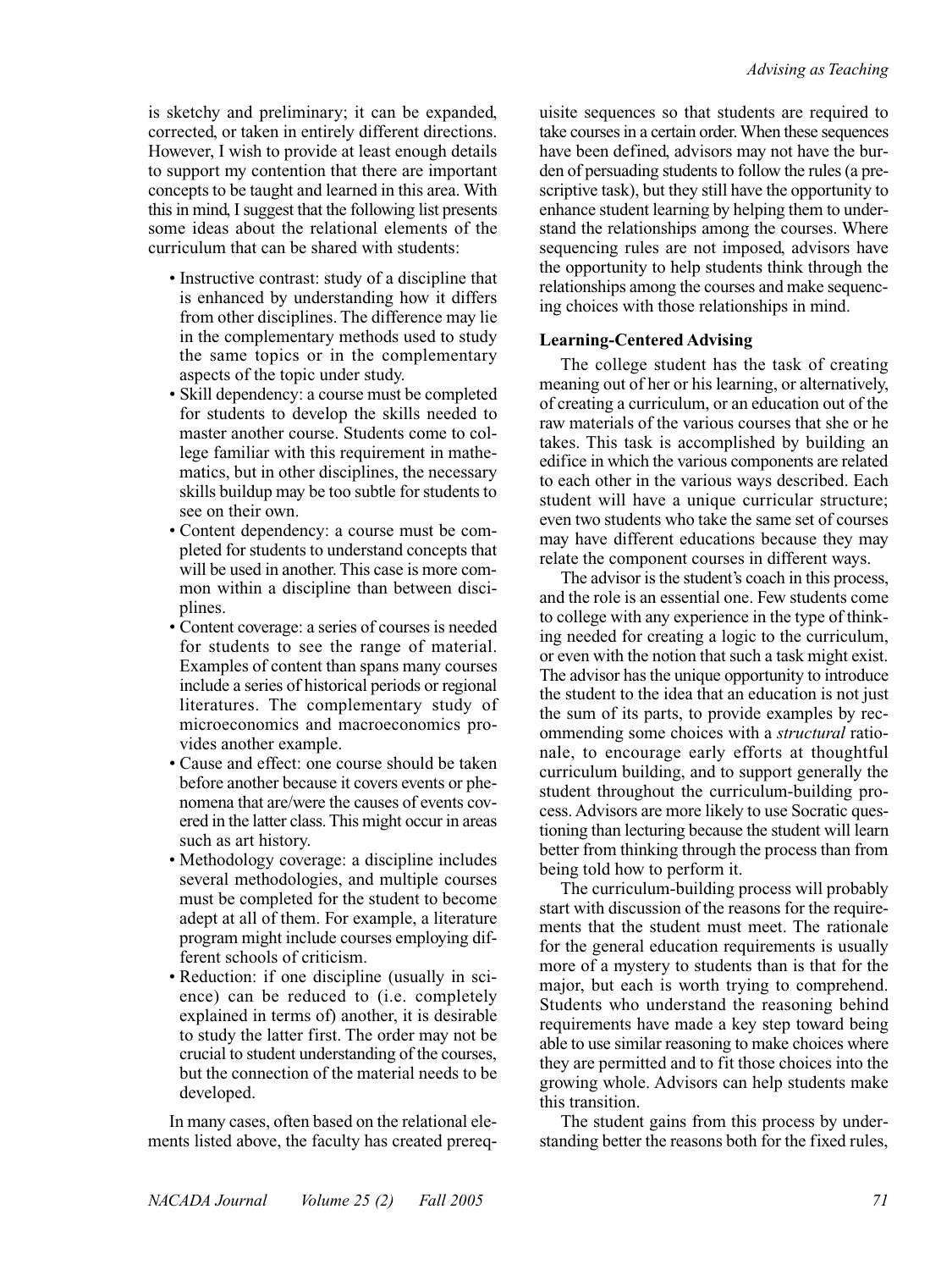# *Marc Lowenstein*

policies, and requirements and for the choices that he or she makes. Moreover I believe that the student with a strong grasp of the role of each course in her or his curriculum is also likely to learn more in each course. He or she will constantly be relating the material to that of other classes, which in turn will provide new perspectives on the new and old material. This phenomenon is one of the reasons why a well-constructed education prepares one for lifelong learning: The learning continues every time new information is juxtaposed with previously acquired knowledge, and both old and new ideas are transformed in the process.

In fact, when considered as coach for curriculum building, the advisor is arguably the most important person in the student's educational world. Bits and pieces of learned material from classes will have varying degrees of importance in the life of the graduate, but if the student has successfully organized those pieces into a coherent worldview, the process can be repeated throughout life and becomes a powerful, invaluable tool for organizing and thinking about almost anything. Every day the lifelong learner will want to thank the person who helped her or him master such a skill. Even if circumstances change or his or her worldview is altered, the lifelong learner will still be using the skills developed in partnership with his or her advisor.

So, what do advisors teach? The answers are as follows:

- how to find/create the logic of one's education;
- how to view the seemingly disconnected pieces of curriculum as parts of a whole that makes sense to the learner, so that she or he learns more from them;
- how to base educational choices on a developing sense of the overall edifice being selfbuilt; and
- how to continually enhance learning experiences by relating them to knowledge that has been previously learned.

Because learning is the key concept, I refer to this described philosophy as the *learning-centered philosophy of advising*. The practice described might be labeled *learning-centered advising*.

What, then, should be said about the developmental view? The early advocates of developmental advising deserve credit for promoting a vision that took advising beyond bookkeeping. However, the learning-centered view captures the best of the developmental model and allows one to look beyond it. The learning-centered view shares the virtues of the developmental model:

- Advising is not seen as prescriptive.
- Advising is an interactive process.
- The student is not passive but plays an active role.
- The student is changed by the advising experience.

However, according to the learning-centered view, the core purpose of advising is to enhance learning, a more academically oriented goal than the broader personal growth advocated by developmental-model proponents. Advisors following the learning-centered model will undoubtedly pay some attention to the affective development of students, just as many good teachers do. In fact, they will also offer some prescriptive advising every so often, when the circumstances call for it, just as developmental advisors will. However, neither of these practices will define the profession. At its core, advising enhances student learning, and advisors' primary objective is to coach advisees into an understanding of the overall structure and logic of their curriculum.

# **Implications**

The developmental model has been the dominant paradigm in academic advising for years. This status has consequences. Many official and unofficial practices of advisors and advising systems are based on decisions that reflect a developmental prejudice and could have been made differently if a different model had been the impetus behind them.

Most important, advisors will be trained in the paradigm to which the trainers subscribe. If advising is to be like developmental counseling, people who are trained to be counselors and know much about student development will be (and are) sought for advising positions. O'Banion (1972), in one of the seminal expositions of developmental advising, took this view. For O'Banion counseling is the heart of advising, and counselors are the people best suited to do it.

However, if advising is about facilitating and enhancing academic learning, institutions hiring advisors will be looking for the breadth of academic background of advising candidates as well as their appreciation of the contributions of a range of disciplines. Curriculum experts chosen as advisors will likely have liberal arts educations, but no single or combination of disciplines will likely dominate their backgrounds. They have been trained to take a broad view, to integrate ideas synthetically. Many university faculty members will be well qual